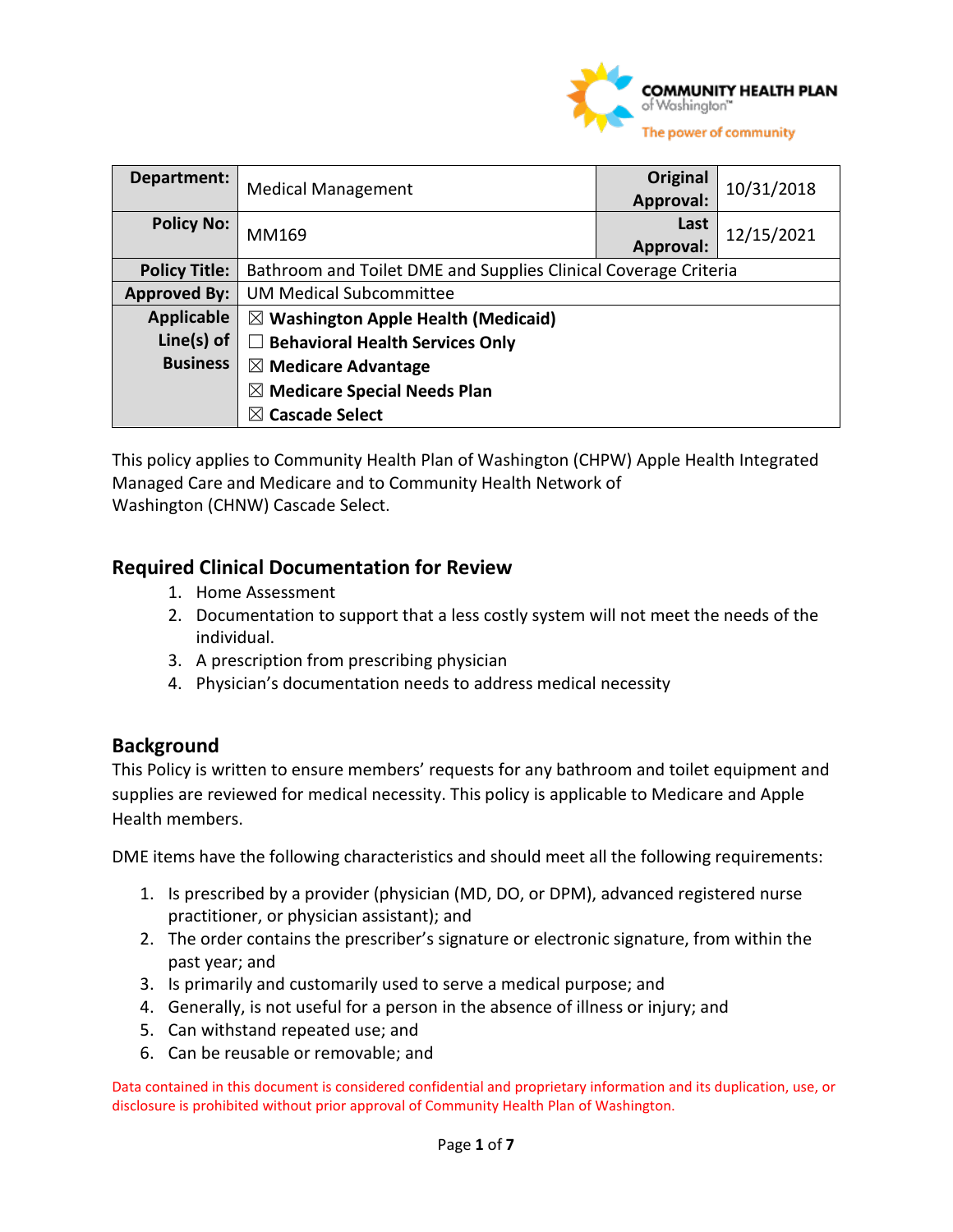

7. Is suitable for use in any setting where normal life activities take place

#### **Definitions**

None.

### **Indications/Criteria**

For CHPW **Medicare Advantage** members, if national or local coverage determinations (NCDs, LCDs), as outlined by the Centers for Medicare and Medicaid Services (CMS), are available, then these will be used to determine coverage and criteria to determine medical necessity. If none are available, CHPW uses CHPW Clinical Coverage Criteria and then MCG as noted below.

For **CHNW Cascade Select and CHPW AH-IMC members**: In all cases when available, HCA Health Technology Assessment program determinations are used. For DME not addressed by the HCA HTA Program, CHNW and CHPW use the CHNW/CHPW Coverage Criteria next. For DME not addressed by either, CHNW and CHPW use MCG.

For **CHPW Medicare, CHNW Cascade Select, and CHPW AH-IMC Members**, any requests for DME must also meet all the following criteria:

- 1. A current (within 6 months) face-to-face evaluation by the treating physician and therapist, (who are prohibited of being employees of the provider of the item by WAC 182-543-2200), as applicable, showing medical need for the device by the member
- 2. A physical or occupational therapy assessment, including home assessment, if appropriate, to determine the type of device that meets the member's medical needs, is efficacious and safe for the member's use, including during transfers and fits properly in the physical space of the member's home
- 3. Successfully trial by the member of the device or a close simulation of the device
- 4. Results of trials of less expensive devices, if apparently available, and explanation of why these less expensive devices are not appropriate for the member's condition and situation
- 5. Consistent with the symptoms, diagnosis, treatment and plan of care of the member's condition
- 6. Not solely for the convenience of the member, the member's family, or the provider of service
- 7. Delivered in the least intensive and most appropriate delivery setting
- 8. CHNW and CHPW consider one piece of mobility/positioning equipment medically necessary, if criteria are met for the equipment. Second items are considered a convenience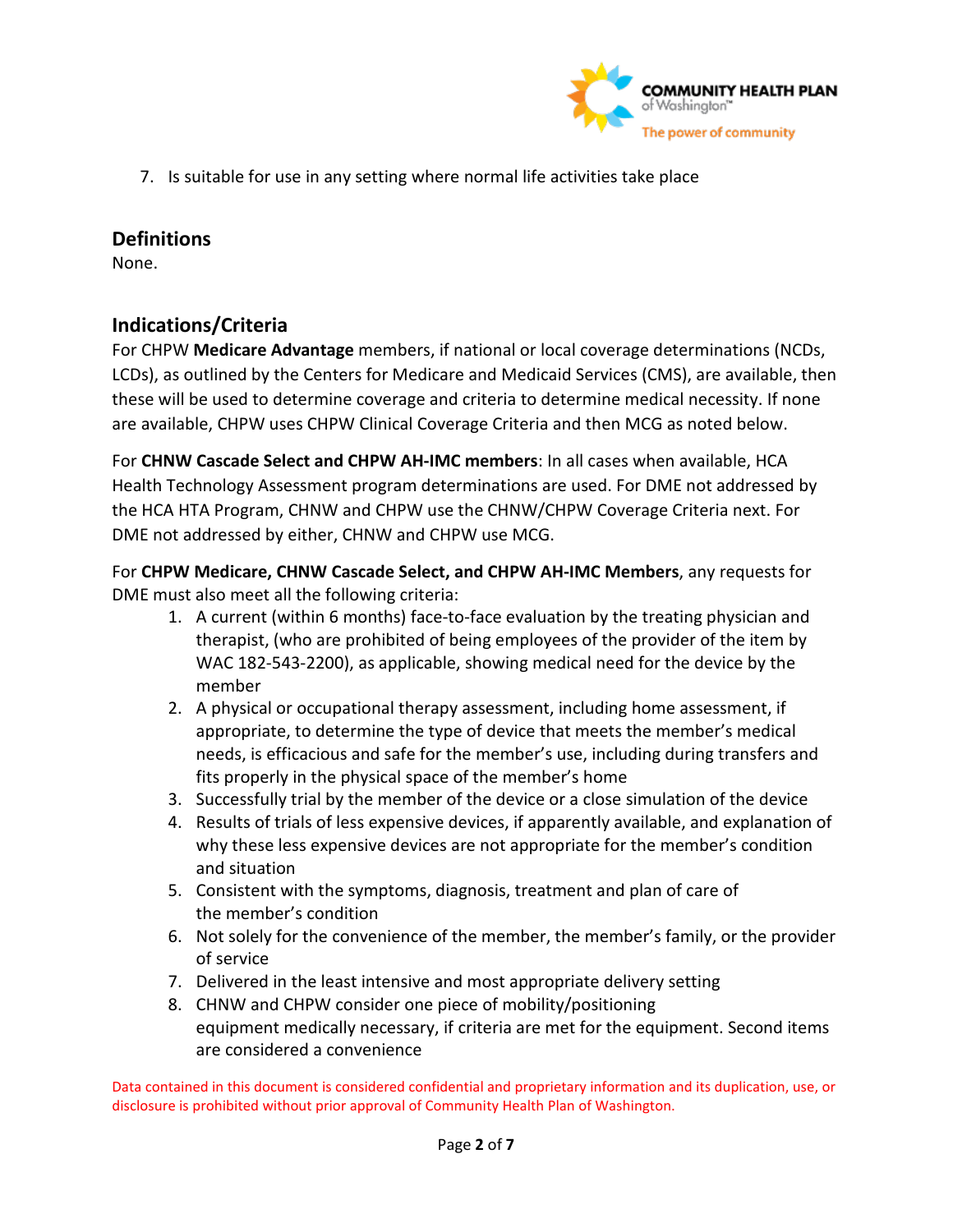

9. DME that duplicates equipment that the member already has is not medically necessary per WAC 182-543-7100.

#### **Replacement of DME**

- 1. Replacement of any DME must meet relevant criteria for medical necessity, including prior authorization if required for similar new equipment.
- 2. Any requests for DME replacement must include documentation of a current (within 6 months) face-to-face evaluation by the treating physician and therapist, as applicable, showing medical need for the device by the member.
- 3. CHNW and CHPW do not pay for the replacement of equipment, devices, or supplies which have been sold, gifted, lost, broken, destroyed, or stolen as a result of the client's carelessness, negligence, recklessness, deliberate intent, or misuse unless:
	- a. Extenuating circumstances exist that result in a loss or destruction of equipment, devices, or supplies, through no fault of the client that occurred while the client was exercising reasonable care under the circumstances; or
	- b. Otherwise allowed under specific HCA program rules.

#### **Specialty bath/shower chair:**

A bath/shower chair sits in the bathtub or shower for bathing in the seated position. Specialty bath/shower chairs are covered when a member requires postural support and stability while bathing.

#### **All the following criteria must be met for** age 12 months and above**:**

- 1. Has a neurological disease (such as cerebral palsy, multiple sclerosis, muscular dystrophy, ALS, paraplegia, spinal cord injury causing neurologic deficits) or orthopedic condition (such as lower extremity amputation) which results in the need for supportive seating to enable safe and effective bathing; *and*
- 2. Unable to get in/out of the bath/shower independently and is unable to sit or stand in the bath/shower independently; *and*
- 3. Has had a physical or occupational therapy home assessment to determine the type of device that meets the beneficiary's medical needs, is efficacious and safe for the beneficiary's use including during transfers on and off the device, and fits properly in the physical plant of the beneficiary's bathroom; *and*
- 4. Has had a successful trial of the requested device or a close simulation of that device; *and*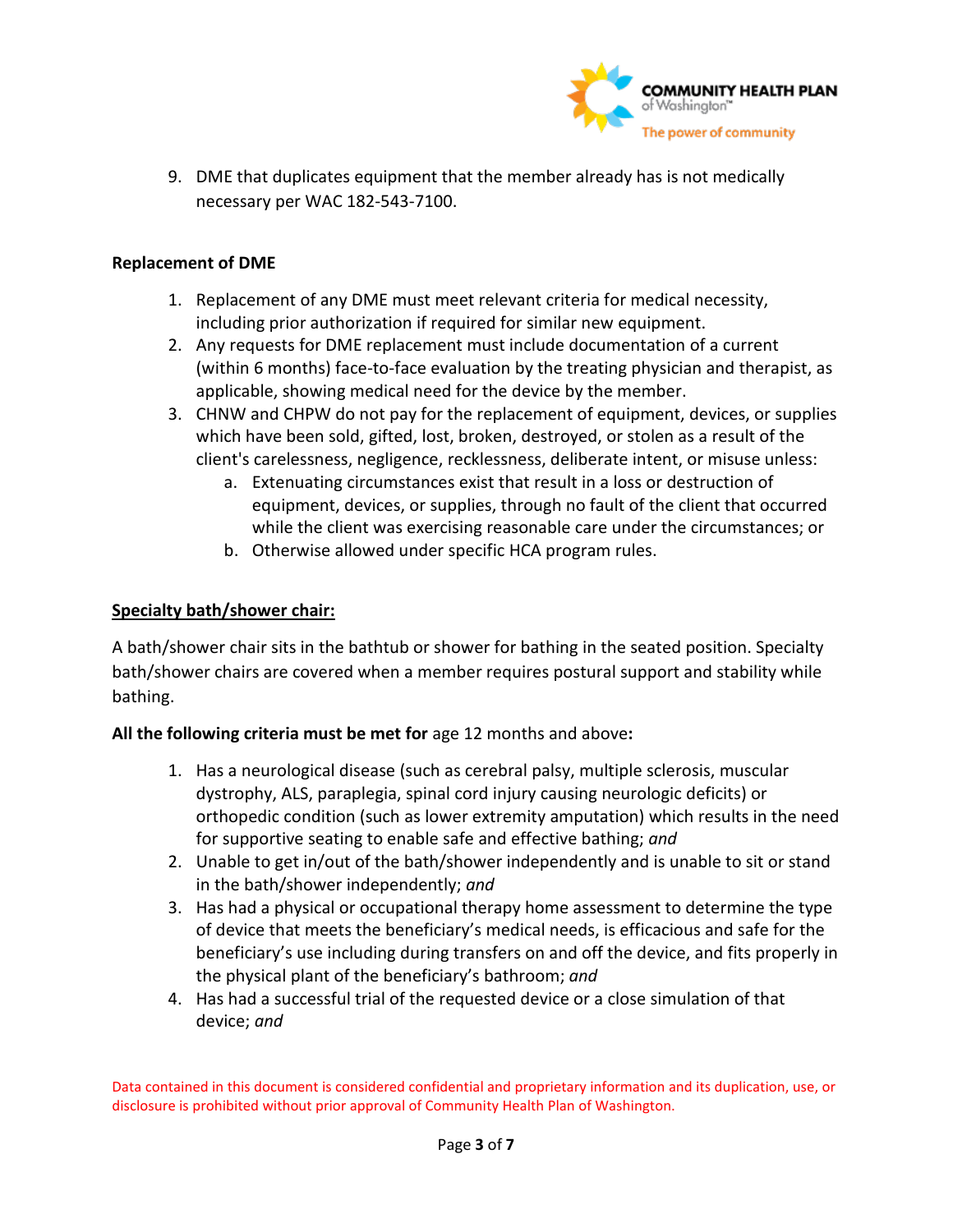

5. Where there has been a documented unsuccessful trial or negative consideration with documented rationale for all less expensive devices

All accessories for the specialty chair require medical justification and must be included in the medical information provided

Accessories/items with the miscellaneous code E1399 require service authorization and a manufacturer invoice reflecting the acquisition cost on the requesting service authorization.

Other accessories such as bath chair lateral supports, chest or pelvic straps, or wedge and pommel cushions are medically necessary when a member requires additional support to maintain the head or trunk in proper alignment or to maintain the member safely on the bath chair while bathing.

#### **Transfer Bench (TB) or Chair ©:**

A tub transfer bench goes across the side of the tub and allows a member to safely slide into the tub and sit for bathing. Transfer bench is considered medically necessary when any **one** of the following are met:

- 1. Physical handicap, disease, or injury inhibits the member's ability to raise or lower himself or herself
- 2. Requires total assistance for transferring
- 3. Has extensive weakness, contractures, or abnormal tone requiring full body support

#### **Tilt/Recline Bath (TRBath) or Shower Chair:**

A tilt/recline bath or shower chair can be tilted or reclined to various angles, provides extensive support, and can be rolled into a shower for bathing. A tilt/recline bath or shower chair is considered medically necessary when a member meets all criteria for a bath or shower chair and also meets **one** of the following criteria:

- 1. Has extensive weakness, contractures, or abnormal tone requiring full body support; or
- 2. Requires total assistance for transfers and bathing; or
- 3. Has a medical need that requires the tilted or reclined position when upright; or
- 4. Requires pressure relief at all times when sitting (such as for treatment of pressure sores)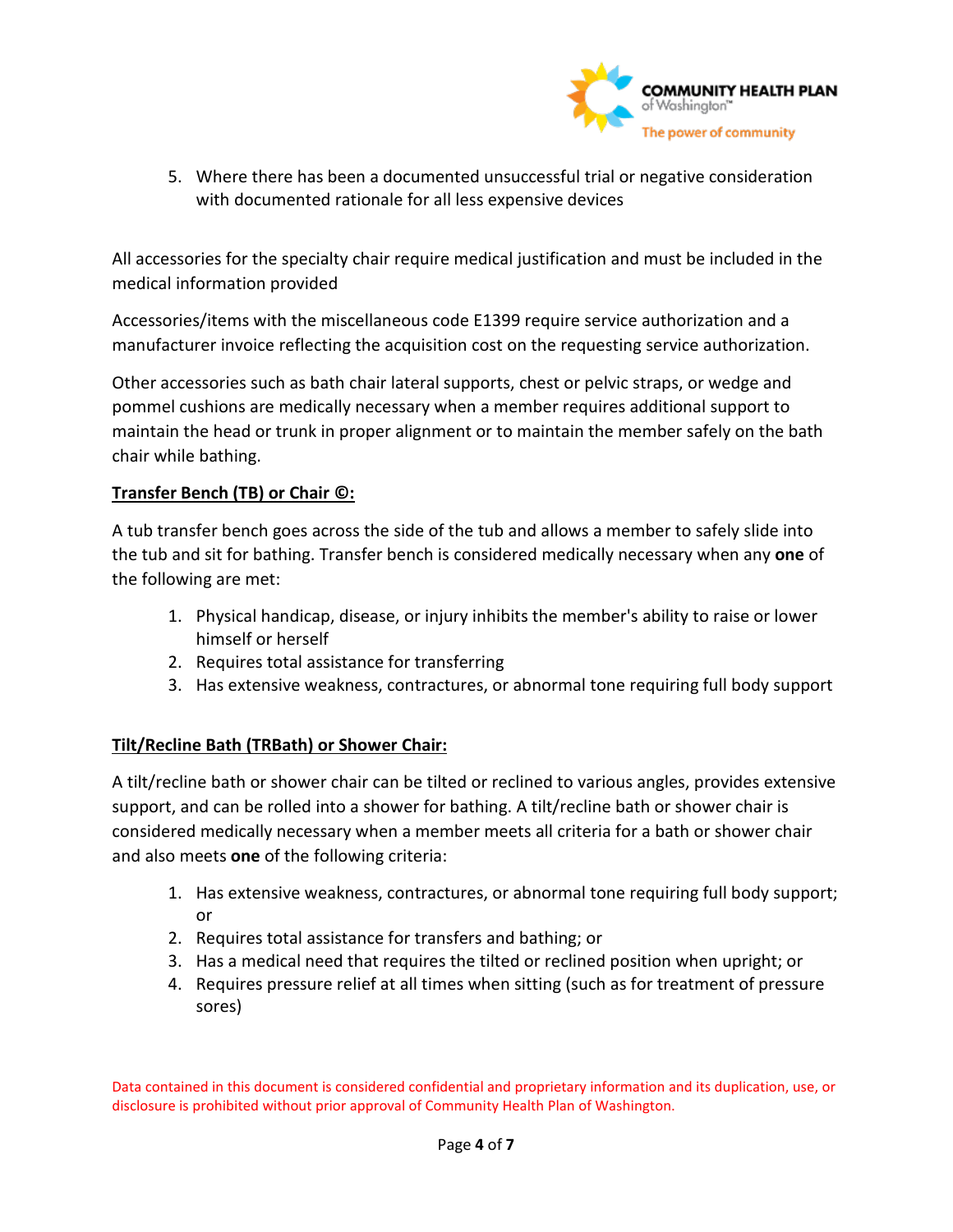

#### **Non-Standard Seating System (NSSS) for shower/commode chair:**

A non-standard seating system for toileting is medically necessary when the member meets the criteria for a bath or shower chair and also meets one of the following criteria:

- 1. Current decubitus that is a stage 3 or 4; and showers/commode chair needed for a minimum of 30 minutes or longer; or
- 2. No decubitus and use of the shower/commode chair for a minimum of 2 hours or longer per toileting session

#### **Coverage of Foot Plates (FP):**

Foot plates are medically necessary when the member meets the criteria for a bath or shower chair and also meets the following criteria:

1. No functional use of the lower limbs.

#### **Coverage of elevating leg rest:**

Elevating leg rest is medically necessary when the member meets the criteria for a bath or shower chair and also meets one of the following criteria:

- 1. Musculoskeletal condition which prevents 90-degree flexion of the knee; or
- 2. Meets medical necessity for the tilt/recline feature on the shower/commode chair

#### **Coverage of a heavy-duty shower/commode chair:**

Heavy duty shower/commode chair is medically necessary when the member meets the criteria for a bath or shower chair and also meets the following criteria:

1. Documentation of the member's weight of 300 pounds or more

#### **Special Considerations**

None.

#### **Limitations/Exclusions**

Please see link to member coverage documents below:

| Line of Business | Link to Member Coverage Documents |
|------------------|-----------------------------------|
|------------------|-----------------------------------|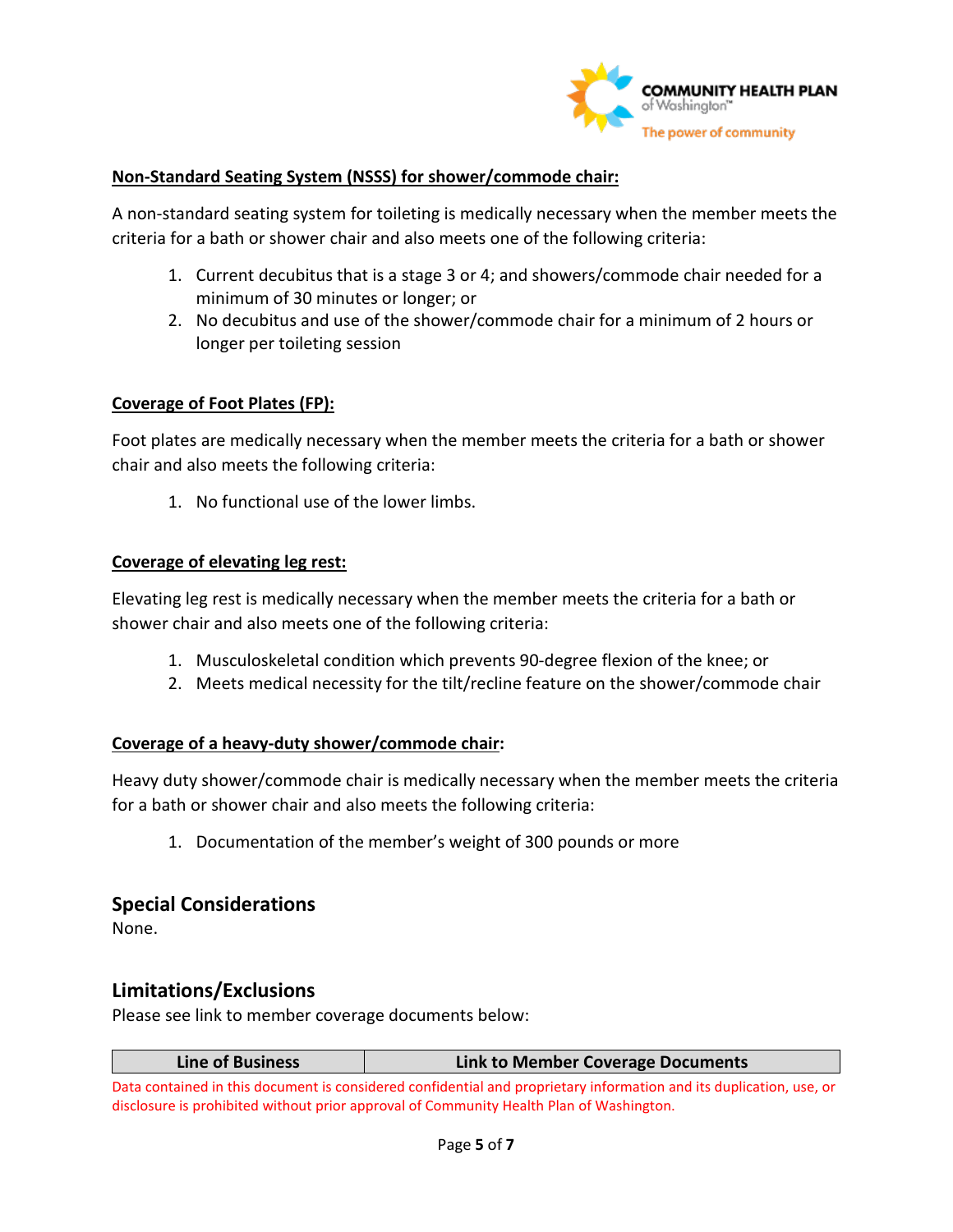

| Medicare Advantage Plans<br>(Including D-SNP) | https://medicare.chpw.org/<br>Select the appropriate plan from the "Plans" drop down on |
|-----------------------------------------------|-----------------------------------------------------------------------------------------|
|                                               | the top navigation bar.                                                                 |
| CHPW Apple Health Integrated                  | https://www.chpw.org/for-members/benefits-and-                                          |
| <b>Managed Care</b>                           | coverage-imc/                                                                           |
| CHNW Cascade Select                           |                                                                                         |

# **List of Appendices**

None.

## **Citations & References**

| <b>CFR</b>              |                                    |                                                                                                                                                                                                                                                                                                                                                                                                                                            |  |
|-------------------------|------------------------------------|--------------------------------------------------------------------------------------------------------------------------------------------------------------------------------------------------------------------------------------------------------------------------------------------------------------------------------------------------------------------------------------------------------------------------------------------|--|
| <b>WAC</b>              | WAC 182-501-0050; WAC 182-543-7100 |                                                                                                                                                                                                                                                                                                                                                                                                                                            |  |
| <b>Line of Business</b> | $\boxtimes$ WAHIMC                 | § 1.176; § 1.177; § 11.1; § 11.4; § 17.1.21; § 17.1.30.2                                                                                                                                                                                                                                                                                                                                                                                   |  |
| and Contract            | $\square$ BHSO                     |                                                                                                                                                                                                                                                                                                                                                                                                                                            |  |
| <b>Citation</b>         | $\boxtimes$ MA                     | Medicare Managed Care Manual (MMCM) CH 4<br>Benefits & Beneficiary Protections Section 110.1.1 and<br>40.1.1; Part C & D Enrollee Grievances,<br>Organization/Coverage Determinations, and Appeals<br><b>Guidance Section 10.4.2</b><br>Medicare Claims Processing Manual Chapter 20 -<br>Durable Medical Equipment, Prosthetics, Orthotics, and<br>Supplies (DMEPOS)<br>100.2.1 - Completion of Certificate of Medical Necessity<br>Forms |  |
|                         | $\boxtimes$ CS                     |                                                                                                                                                                                                                                                                                                                                                                                                                                            |  |
| <b>Other</b>            |                                    |                                                                                                                                                                                                                                                                                                                                                                                                                                            |  |
| <b>Requirements</b>     |                                    |                                                                                                                                                                                                                                                                                                                                                                                                                                            |  |
| <b>NCQA Elements</b>    | <b>UM 2, UM 5</b>                  |                                                                                                                                                                                                                                                                                                                                                                                                                                            |  |
| <b>References</b>       |                                    |                                                                                                                                                                                                                                                                                                                                                                                                                                            |  |

## **Revision History**

| <b>Revision Date</b>                                                                                                | <b>Revision Description</b> | <b>Revision Made By</b> |
|---------------------------------------------------------------------------------------------------------------------|-----------------------------|-------------------------|
| Data contained in this document is considered confidential and proprietary information and its duplication, use, or |                             |                         |
| disclosure is prohibited without prior approval of Community Health Plan of Washington.                             |                             |                         |